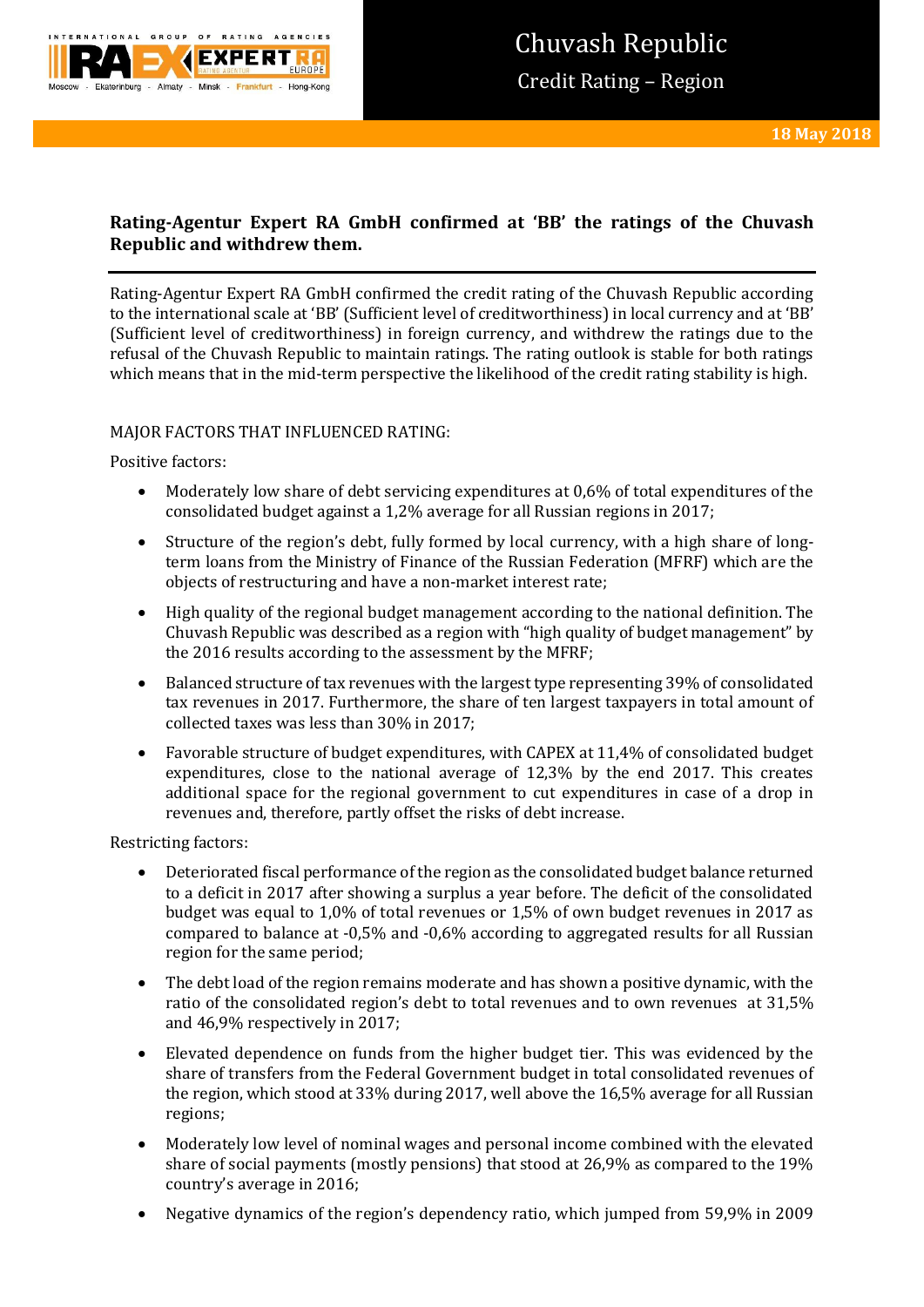

to 76,6% in 2016, which creates the pressure on the budget in the long run.

Negative factors:

- Moderately low level of economic development as evidenced by the gross regional product (GRP) per capita at RUB 212 th in 2016 (equal to 45% of the country average level), coupled with high volatility of key macroeconomic indicators over the last years;
- Low level of investment per capita at RUB 42,1 th (39% of the country's average) in 2017, combined with negative dynamics of investments in fixed capital between 2012 and 2016.

## SENSITIVITY ASSESSMENT:

The following developments could lead to an upgrade:

- Reverse trend in current public spending policy which would result in constantly shrinking fiscal deficits;
- Gradual improvement of key macroeconomic indicators coupled with the reduction of volatility of the regional economy.

The following developments could lead to a downgrade:

- Strong adverse changes in the structure of the regional debt by creditors with increasing share of short-term bank loans or bonds;
- Further increase of the fiscal deficit combined with an increase of debt to total regional revenues and regional own revenues ratios.

"The confirmation of the credit ratings of the Chuvash Republic at 'BB' are driven by the stable development of the key rating drivers. The ratings are still positively supported by the current structure of government liabilities (with a high share of budget loans), as well as by the low share of debt servicing expenditures and the high level of tax revenues diversification. However, the ratings remain restricted by a moderately high share of transfers in the budget revenues as well as low levels of personal income, per capita investments and GDP. The deterioration of the fiscal position of the regional government in 2017 also contributed negatively to the rating assessment." – Clarified Vladimir Gorchakov, Rating Associate of Rating-Agentur Expert RA GmbH.

Responsible expert: Vladimir Gorchakov, Rating Associate of Rating-Agentur Expert RA GmbH

Reviewer: Gustavo Angel, Rating Associate of Rating-Agentur Expert RA GmbH

Research report on the Chuvash Republic is available at: [https://raexpert.eu/reports/Research\\_report\\_Chuvash\\_Republic\\_18.05.2018.pdf](https://raexpert.eu/reports/Research_report_Chuvash_Republic_18.05.2018.pdf)

Next scheduled rating publication:-

For further information contact:

**Rating-Agentur Expert RA GmbH** Walter-Kolb-Strasse 9-11, 60594 Frankfurt am Main, Germany +49 (69) 3085-45-00 E-mail[: info@raexpert.eu](mailto:info@raexpert.eu) [www.raexpert.eu](http://raexpert.eu/)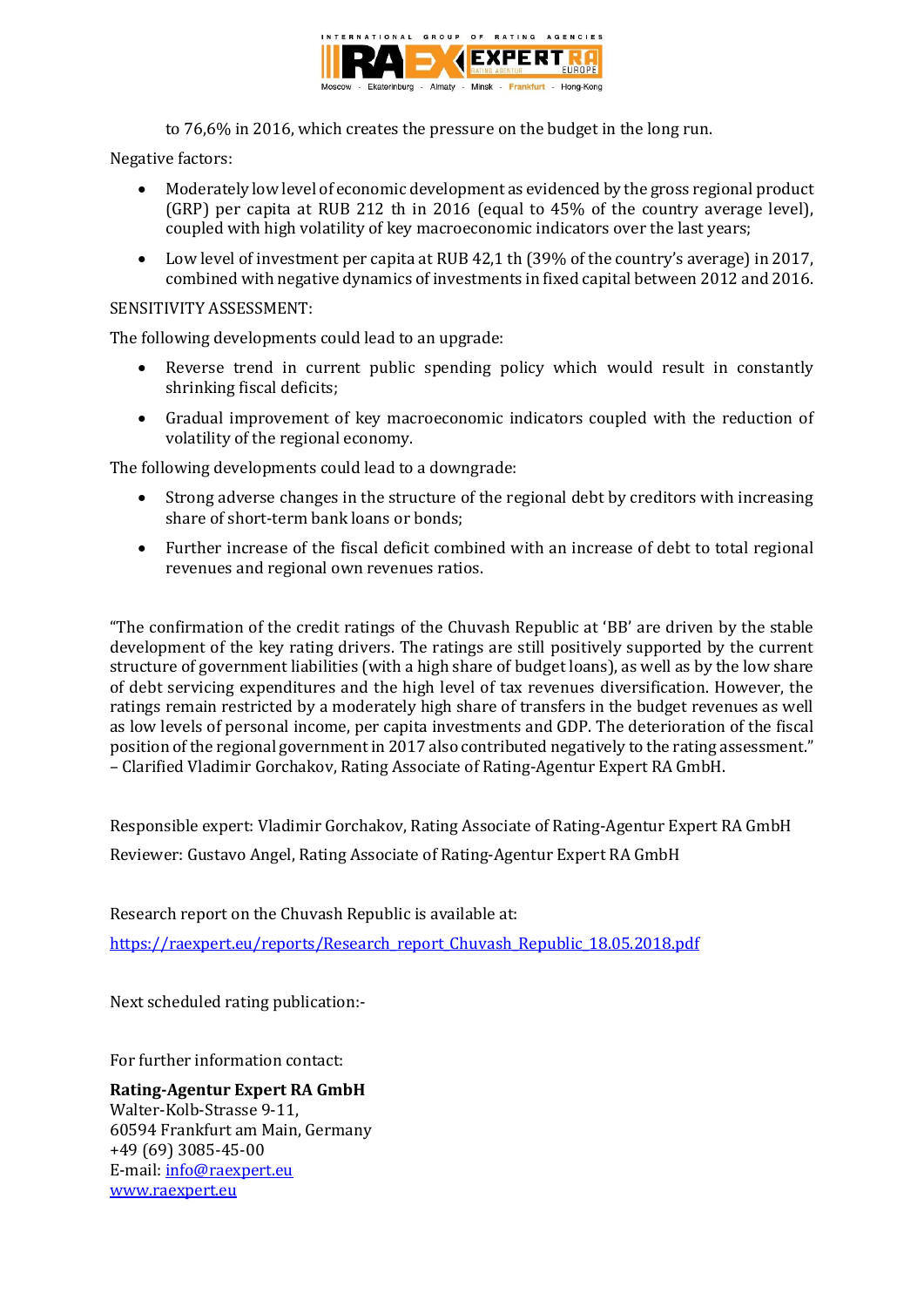

## RATING HISTORY:

| Date       | <b>Review reason</b>                                              | <b>Rating Score</b>         |                     |                |
|------------|-------------------------------------------------------------------|-----------------------------|---------------------|----------------|
|            |                                                                   | <b>National</b><br>currency | Foreign<br>currency | <b>Outlook</b> |
| 24.11.2017 | Scheduled review<br>of both types of<br>ratings for the<br>region | BB                          | <b>BB</b>           | Stable         |
| 23.06.2017 | First assignment of the<br>rating                                 |                             | BB                  | Stable         |